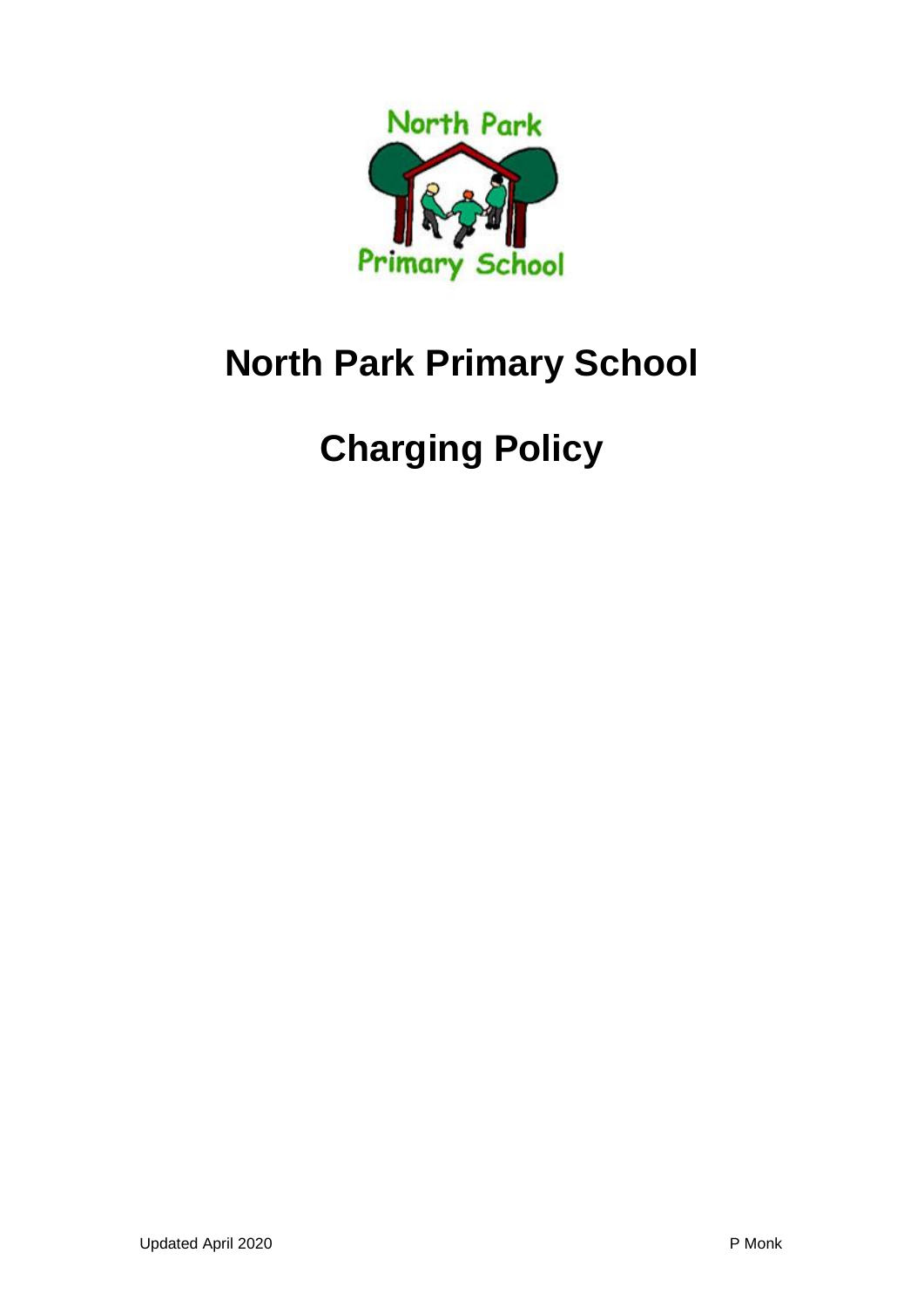#### **North Park Primary School Charging Policy**

#### **Introduction**

All the education we provide during normal school hours is at no charge to pupils. We do not charge for any activity undertaken as part of the National Curriculum.

From time to time, additional activities such as educational visits, visitors and clubs take place which incur charges. Wherever possible, school will try to meet or subsidise the cost of these activities to minimise cost.

Under the 1988 Education Reform Act schools are prohibited from charging for activities during school hours which are an essential part of the curriculum. However, we may ask for voluntary contributions to help with the cost of enrichment activities e.g. educational visits during school hours. Parents may be charged for events their children take part in outside the school day e.g. disco, weekend residential visits. In addition, fundraising events take place to support local and national charity appeals, Friends of the school, or for the school fund.

#### **Voluntary contributions**

• At North Park Primary School, we organise school events, including visitors or visits throughout the school year, to enrich the curriculum we offer and to enhance the educational experience of our learners. The school meets or subsidises the cost of many of these events; however, we may request that parents/carers contribute towards the cost of some of these activities. All contributions are voluntary. If we do not receive enough voluntary contributions, however, we may need to cancel visitors or visits. Where an event goes ahead, or visitors to the school deliver activities to enhance our curriculum, learners whose parents have not paid any contribution will share in the experience. We do not treat these learners differently from any others.

The following is an example of some of the activities, organised by the school, which may require voluntary contributions from parents. This list is not exhaustive:

• educational visits – transport, entrance costs, workshop costs may be incurred

- sporting activities offered by coaches
- outdoor adventure activities;
- visits to or by a theatre company;
- after-school activities offered by external providers
- residential trips
- visitors delivering workshops to the pupils
- some after school clubs, to fund consumables or refreshments

We have a wide range of activities that are offered free of charge and most other activities are subsidised by the school. Free activities include:

- music tuition
- football coaching
- swimming